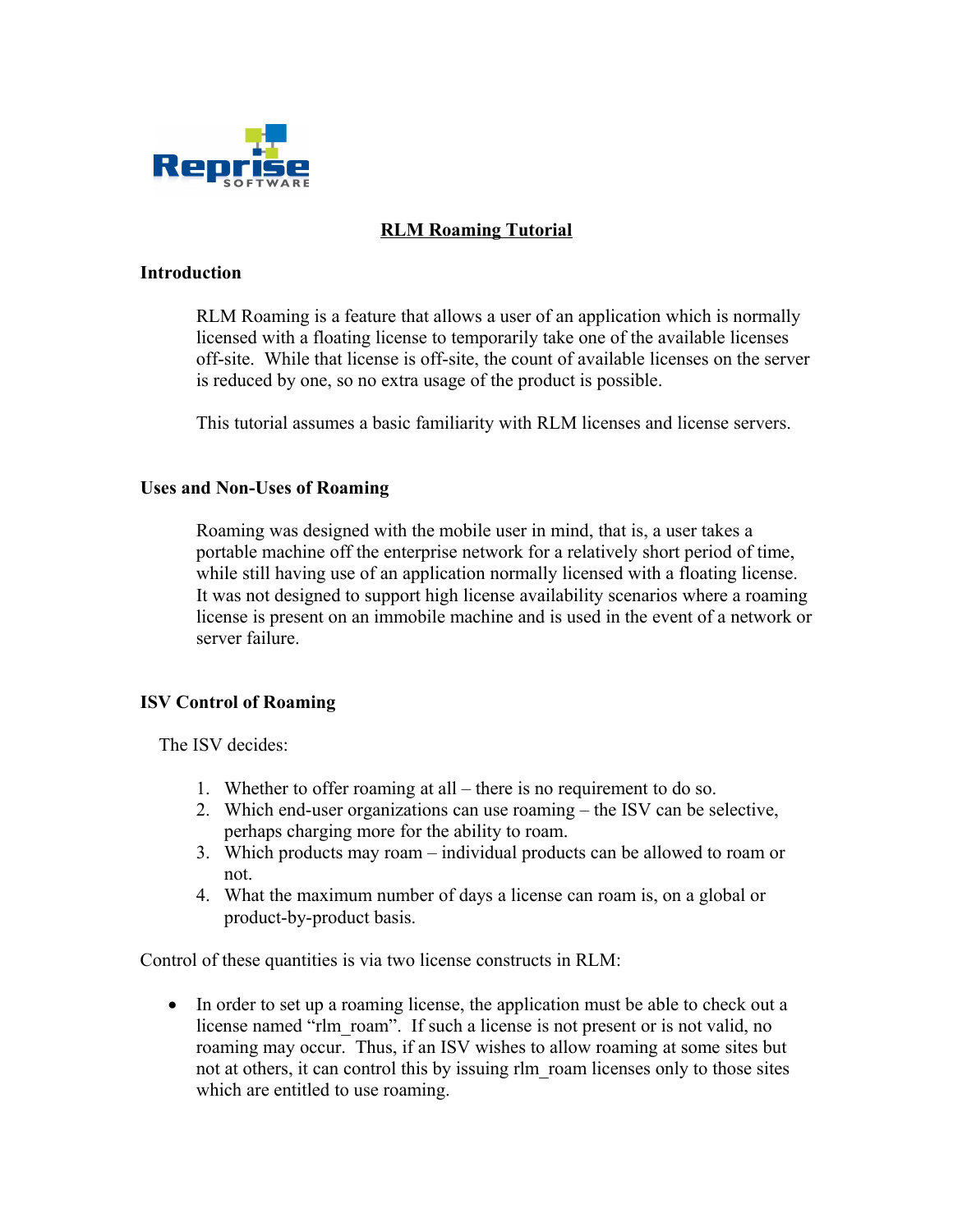• The maximum duration of the roam is controlled by the optional license attribute "max roam". For example, "max\_roam=7" sets the maximum roam duration at 7 days. max roam can appear in the rlm roam license, on the individual product license, on both, or neither. If neither, a default max\_roam of 30 days is used. If max roam appears on the rlm roam license but not on the individual product licenses, the value from the rlm\_roam license is used for individual product licenses. If max roam appears both places, the value on the individual license is used for that license. Max\_roam can be -1, which disables roaming for the license it appears on.

It may be convenient for the application users not to have to deal with the rlm\_roam license on client machines. The ISV can code the rlm\_roam license directly into the application by passing it as the  $3<sup>rd</sup>$  argument to rlm init. For example:

```
#define RLM_ROAM_LICENSE \
"<LICENSE demo rlm_roam 1.0 permanent uncounted hostid=ANY max_roam=21 
sig=\"60P0450JS2M2QWR41400UD6R5D9QDT5UQPFUBTR22HN4H5NKPA4K9BSF5QD8HYJAUC39F03SR\">
"
```

```
int status = rlm_init(".", argv[0], RLM_ROAM_LICENSE);
```
Here is an example license file on a license server, with various roaming attributes.

```
HOST gt cf9388ea 5403
ISV demo
LICENSE demo product1 2.2 31-dec-2012 10 max_roam=7 
sig= "60PG453JRF1S3WJ4SRU3147SK5XCX5 18AGPXE1022M09VKC7J8U6PX75RS4
7VKJAA7RCAVRPU43G" 
LICENSE demo product2 3.0 31-dec-2012 34 
sig="60PG453VR6M6VGE913DHSBD8K4C3C5Y14XX0RRG22M0AGX6VWBUM53KE439U7
W27DGKDWF5QQV20"
LICENSE demo product3 6.0 permanent 5 max_roam=-1
sig="60P0452XQXHA2AGCJGJ5F8W4XQWTA1D6Q0VTVT822GFTBQDEHB30GWC3NB4EG
CFDKQFS107F0M"
```
Assuming that the rlm\_roam license is compiled into the application as illustrated above:

- 1. "product1" may roam for up to 7 days, as its max\_roam of 7 overrides the max roam on the compiled-in license
- 2. "product2" may roam for up to 21 days the max\_roam value specified in the compiled-in rlm\_roam license
- 3. "product3" may not roam at all, as its max\_roam of -1 overrides the max roam on the compiled-in license